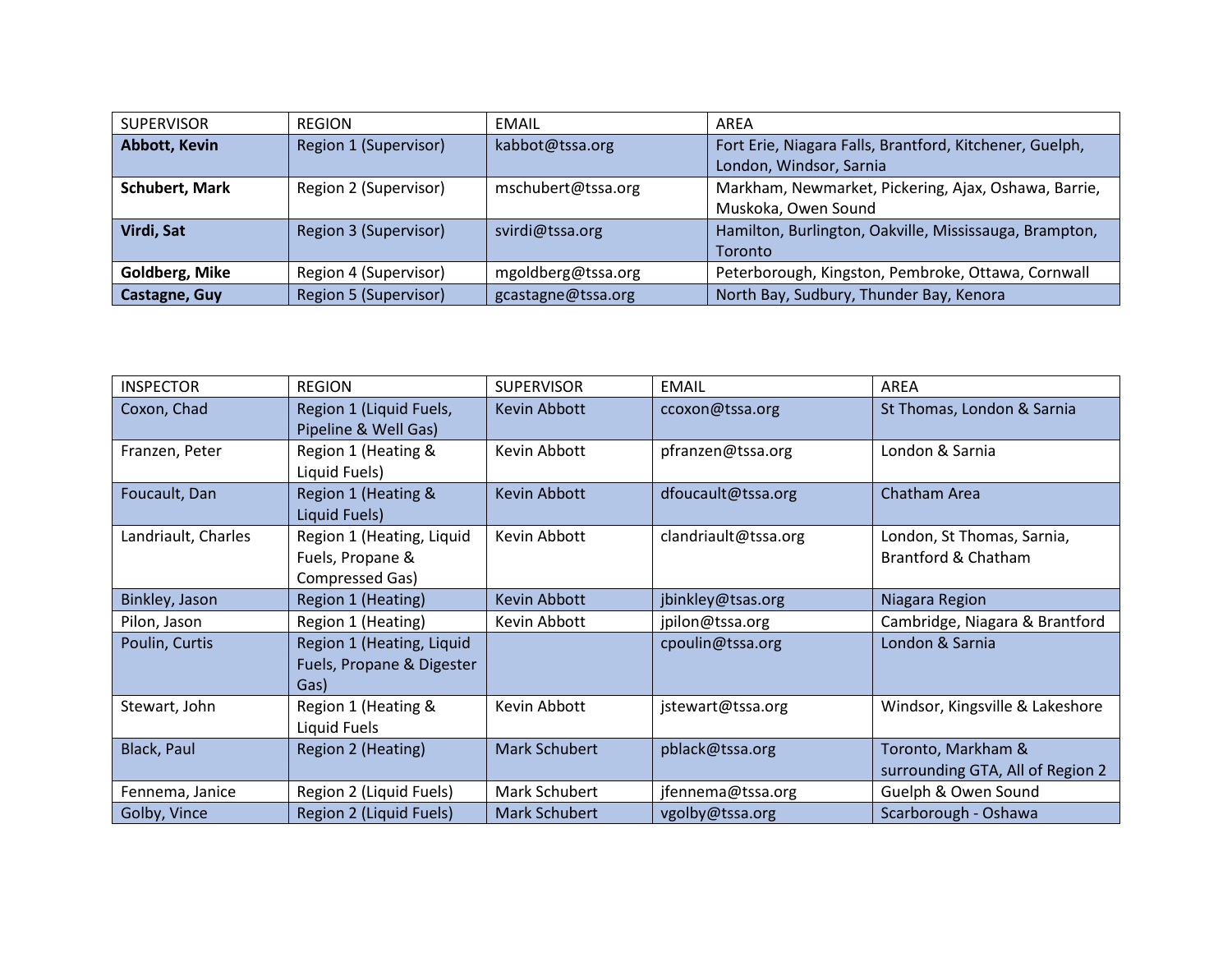| Greene, Leonard   | Region 2 (Heating)                   | Mark Schubert        | lgreene@tssa.org      | Barrie & Muskoka                                                                                                                                                                                                             |
|-------------------|--------------------------------------|----------------------|-----------------------|------------------------------------------------------------------------------------------------------------------------------------------------------------------------------------------------------------------------------|
| Kennedy, Owen     | Region 2 (Heating)                   | <b>Mark Schubert</b> | okennedy@tssa.org     |                                                                                                                                                                                                                              |
| Knipe, Cory       | Region 2 (Heating)                   | Mark Schubert        | cknipe@tssa.org       | Maple to Barrie & surrounding<br>area                                                                                                                                                                                        |
| Levesque, Norm    | Region 2 (Heating &<br>Liquid Fuels) | <b>Mark Schubert</b> | nlevesque@tssa.org    | Barrie/Muskoka & surrounding<br>area                                                                                                                                                                                         |
| Melvin, Jamie     | Region 2 (Heating)                   | Mark Schubert        | jmelvin@tssa.org      | Owen Sound & surrounding area                                                                                                                                                                                                |
| Rosenberger, Stan | Region 2 (Heating)                   | <b>Mark Schubert</b> | srosenberger@tssa.org | Midland & Collingwood                                                                                                                                                                                                        |
| Smuck, Ken        | Region 2 (Heating)                   | Mark Schubert        | ksmuck@tssa.org       | Pickering, Whitby, Oshawa                                                                                                                                                                                                    |
| Zacchigna, Steve  | Region 2 (Pipeline)                  | <b>Mark Schubert</b> | szacchigna@tssa.org   | Barrie & Collingwood, Pickering,<br>Whitby & Oshawa                                                                                                                                                                          |
| Barratt, Peter    | Region 3                             | Sat Virdi            | pbarratt@tssa.org     | Halton Region - Georgetown,<br>Milton, Oakville, Burlington,<br>Hamilton & Stoney Creek                                                                                                                                      |
| Danek, Debbie     | Region 3 (Liquid Fuels)              | Sat Virdi            | ddanek@tssa.org       | Mississauga, Halton Region,<br>Hamilton - Wentworth, Niagara<br>Region & Part of Haldimand-<br>Norfolk (Dunnville, Cayuga, Port<br>Dover, Six Nations & Hagersville)                                                         |
| DeGouveia, Edward | Region 3                             | Sat Virdi            | edegouveia@tssa.org   | West Etobicoke, Mississauga &<br>Brampton                                                                                                                                                                                    |
| Eeles, Michael    | Region 3 (Pipeline)                  | Sat Virdi            | meeles@tssa.org       | Dixie Road to 50 Road, North<br>boundary of Brampton/Halton<br>(Mississauga, Brampton, Halton<br>Hills, Georgetown, Acton,<br>Milton, Campbellsville, Oakville,<br>Burlington, Hamilton, Dundas,<br>Ancaster & Stoney Creek) |
| Ferrari, Mary     | Region 3 (Liquid Fuels)              | Sat Virdi            | mferrari@tssa.org     | GTA, Brampton, Richmond Hill,<br>Woodbridge, Concord &<br>Vaughan                                                                                                                                                            |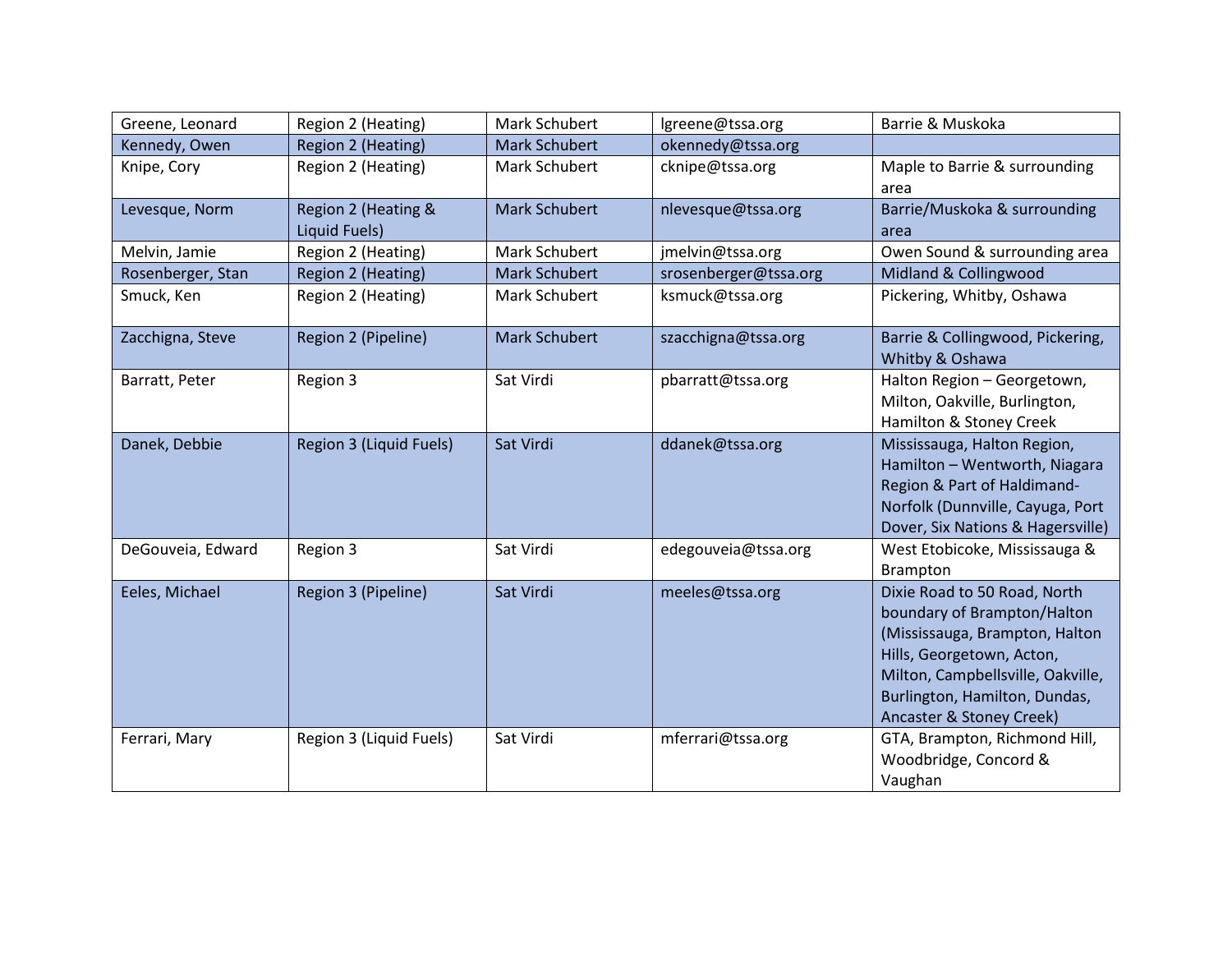| Furlonge, Paul      | Region 3                                      | Sat Virdi            | pfurlonge@tssa.org     | Victoria Park W. to Bathurst,<br>Steeles Ave. S. to the lake & GTA                                                                             |
|---------------------|-----------------------------------------------|----------------------|------------------------|------------------------------------------------------------------------------------------------------------------------------------------------|
|                     |                                               |                      |                        | (west end)                                                                                                                                     |
| Goslin, Deborah     | Region 3                                      | Sat Virdi            | dgoslin@tssa.org       | Scarborough, Hwy 404/Don<br>Valley to the<br>Scarborough/Pickering border &<br>Hwy 7 South to the lake                                         |
| Martiradonna, Mike  | Region 3 (Contractor<br>Audits)               | Sat Virdi            | mmartiradonna@tssa.org | GTA, North York, Richmond Hill,<br>East Etobicoke                                                                                              |
| McClintock, Leonard | <b>Region 3</b>                               | Sat Virdi            | Imcclintock@tssa.org   | <b>GTA</b>                                                                                                                                     |
| Shan, Kul           | Region 3 (Pipeline)                           | Sat Virdi            | kshan@tssa.org         | Brampton, Halton Hills,<br>Georgetown, Acton, Milton,<br>Campbellsville, Oakville,<br>Burlington, Hamilton, Dundas,<br>Ancaster & Stoney Creek |
| Todorovski, John    | Region 3 (Pipeline)                           | Sat Virdi            | jtodorovski@tssa.org   | Pickering/Scarborough border to<br>Dixie Rd, the lake to Hwy 7 & all<br>of Region 3                                                            |
| Askwith, Clinton    | Region 4 (Heating, Liquid<br>Fuels & Propane) | Mike Goldberg        | caskwith@tssa.org      | Ottawa & valley, Peterborough                                                                                                                  |
| Barclay, David      | Region 4 (Heating, Liquid<br>Fuels & Propane) | <b>Mike Goldberg</b> | dbarclay@tssa.org      | <b>Ottawa West</b>                                                                                                                             |
|                     |                                               |                      |                        |                                                                                                                                                |
| Fournier, Luc       | <b>Region 4 (Heating)</b>                     | Mike Goldberg        | lfournier@tssa.org     | Ottawa area                                                                                                                                    |
| Houde, Vital        | Region 4 (Heating)                            | Mike Goldberg        | vhoude@tssa.org        | Ottawa East                                                                                                                                    |
| Hutchinson, Mark    | Region 4 (Liquid Fuels &<br>Propane)          | <b>Mike Goldberg</b> | mhutchinson@tssa.org   | Cornwall & Hawkesbury                                                                                                                          |
| Norman, Dave        | Region 4 (Liquid Fuels)                       | Mike Goldberg        | dnorman@tssa.org       | Kingston - Peterborough                                                                                                                        |
| Proulx, Ian         | Region 4 (Heating &<br>Digester Gas)          | Mike Goldberg        | iproulx@tssa.org       | All of Region 4                                                                                                                                |
| Westen, Mark        | Region 4 (Heating, Liquid<br>Fuels & Propane) | Mike Goldberg        | mwesten@tssa.org       | Ottawa, Valley & Hwy 7 North                                                                                                                   |
| Wilson, Craig       | Region 4 (Heating)                            | <b>Mike Goldberg</b> | cwilson@tssa.org       | Ottawa & Kingston                                                                                                                              |